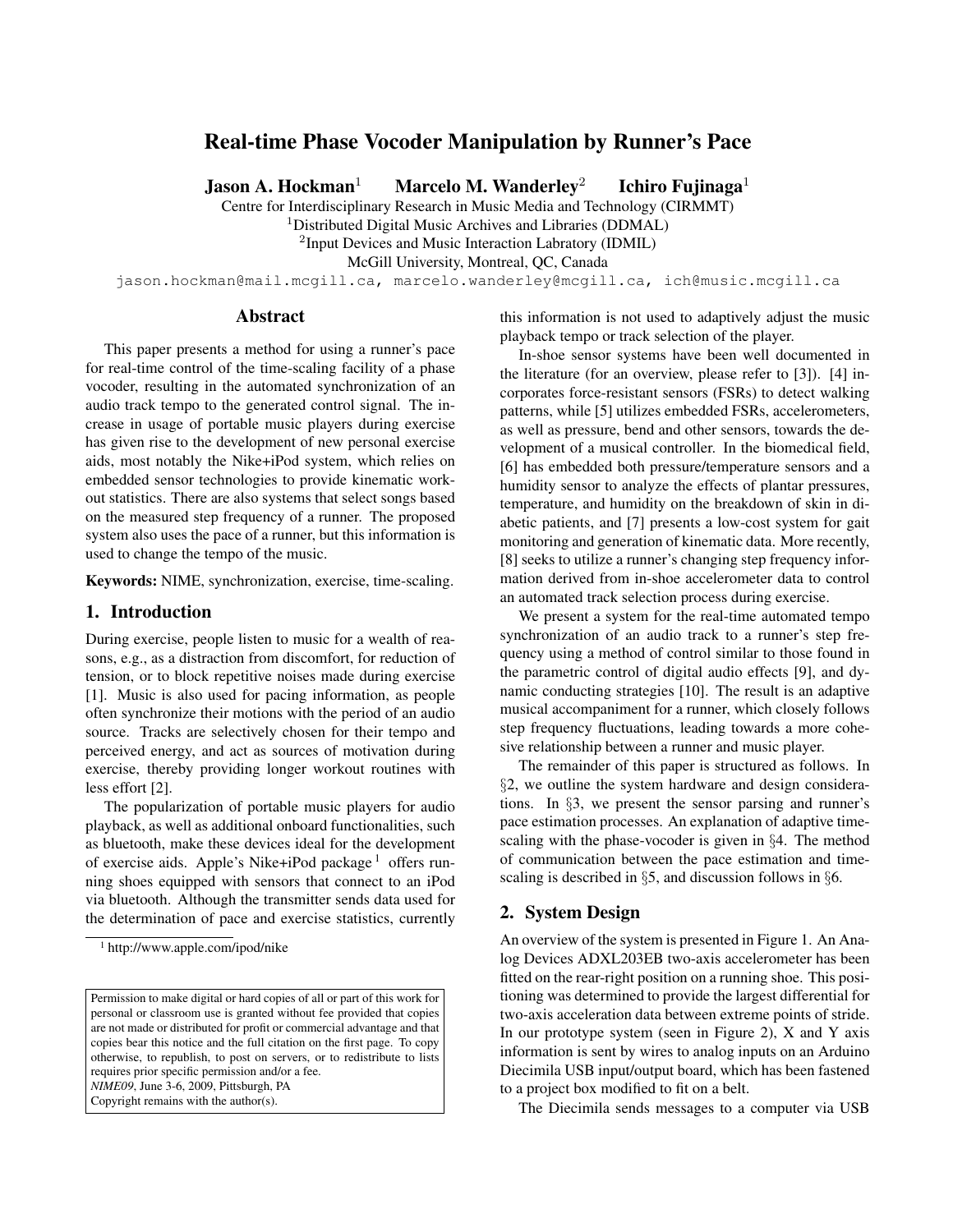

Figure 1. Overview of system design. Footsteps are detected by a sensor and steps per minute (SPM) are assessed. The SPM calculation is sent to a time-scaling program via Open Sound Control network. Audio tempo and SPM are input in the time-scaling stage for audio signal transformation.

connection. As they are received, messages are pre-processed. Next, we extract the approximate beat period from this data, and estimate step frequency. These values are then sent across an Open Sound Control network to a phase vocoder implementation that anticipates these messages. Here the step frequency message is combined with a pre-existing audio tempo message, for creation of a time-scaling rate which affects output audio tempo, without adjusting the pitch. The implementation is written in C and available for download  $2^2$ (the phase vocoder relies on the WaoN framework). <sup>3</sup>



Figure 2. Prototype shoe/sensor system. The accelerometer is attached to the right-rear position of the shoe. Data passes from the sensor to the I/O board mounted in a project box.

#### 3. Sensor Data Parsing

To track the steps per minute (SPM) of a runner, the system must first locate the frequency of particular events understood as footsteps within a continuous signal.

An initial strategy that comes to mind might be rooted in the localization of discrete events, as utilized in several audio onset detection methods (see [12] for an overview). From such a representation, a calculation of inter-onset intervals (IOI) might then be achieved, followed by a histogramming or averaging method for the generation of a step period. While this is a feasible approach, undetected or spurious onsets could potentially skew the SPM calculation. The proposed method is to abandon the expectation of localized discrete events, and to generate SPM from the continuous sensor data. This has the added benefit of making the calculation resilient to spurious events, and thus robust against smaller changes in SPM. This technique is similar to existing beat tracking methods [13, 14, 15], but has been optimized for the input signal specific to the task. Below is an overview of the method (also presented in Figure 3).



Figure 3. Sensor parsing and tempo estimation. (a) input signal across frame i (length  $= 256$  samples); (b) adaptive smoothing of frame  $i$ ; (c) sample-zeroing below adaptive average; (d) normalized autocorrelation; (e) autocorrelation with Rayleigh distribution weighting. Frame period  $\delta_i$  is found by finding the maximum value of (e).

The two-axis accelerometer signal is returned to the Arduino board and is sent via USB (at 9600 baud) to the computer at a sampling period s*res* = 10 ms, where it is summed and placed in a sliding-window buffer of size N. Several window and hop sizes were tested, and  $N = 256$ , and hop  $= \frac{N}{16}$  were determined to offer optimal results for window and sliding buffer sizes capable of supplying an accurate representation of longer periods, while being short enough to track acceleration/deceleration, and provide timely SPM calculations (approximately every 160 ms).

<sup>2</sup> www.music.mcgill.ca/∼hockman/projects/beat-to-the-run <sup>3</sup> www.kichiki.com/WAON/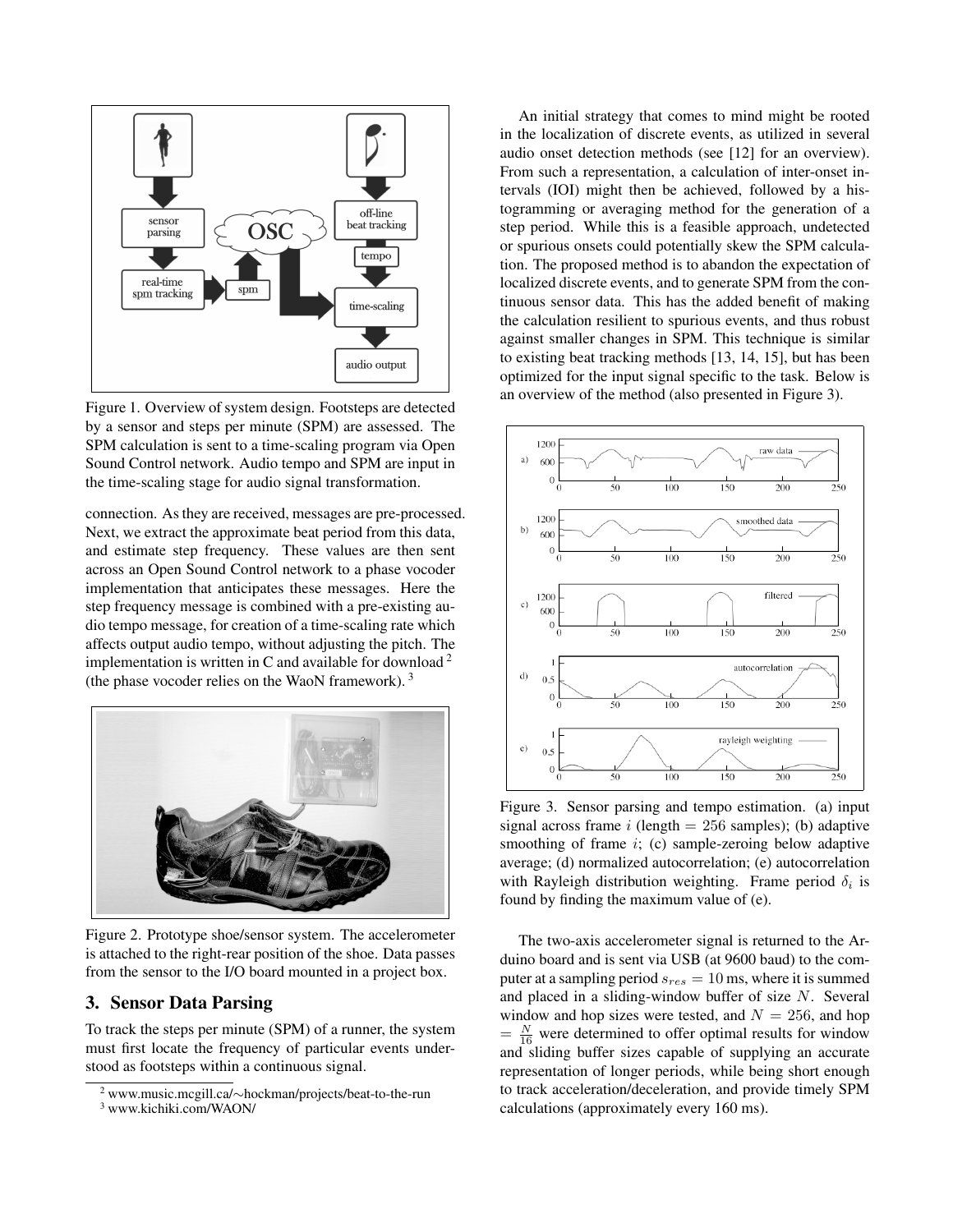Once a buffer is filled (Figure 3.a), the input is adaptively filtered using a sliding median window (Figure 2.b), which effectively acts as a lowpass filter, by recalculating each sample *n* as the mean of itself,  $\frac{m}{2}$  prior, and  $\frac{m}{2} - 1$ subsequent samples ( $m = 8$ ). In subsequent stages (Figure 3.d and 3.e), it is necessary to further exploit the significant amplitude generated upon impact. We therefore set all samples below the filtered buffer mean to zero (Figure 3.c).

Autocorrelation is then performed on the resultant signal (Figure 3.d), which produces time-lag peaks representing possible beat periods. Both realistic usage of the end application, as well as physical constraints of the human motor system, suggest that we may limit our search for a maximum value to those peaks whose corresponding tempi result in no lower than 40 SPM (Γ*L*), and no greater than 200 SPM  $(\Gamma_U)$  [11]. A possible approach could be to focus our decision of a maximum value within these lags; however it is necessary to choose a single maximum peak from the autocorrelation vector, and a spurious choice could potentially throw off the tempo calculation. To minimize the possibility of incorrect peak selection, the autocorrelation is weighted with a Rayleigh distribution (Figure 3.e), whose central lag  $\eta$  is chosen as the period demonstrated to minimize step frequency octave errors (e.g., halving or doubling) as the runner accelerates or decelerates towards the upper or lower bounds of the acceptable range. The Rayleigh distribution [16] provides greater emphasis to periodicities found within the range of physical possibility, and is calculated as

$$
\Omega_{RW}(n) = \frac{\tau}{\eta^2} e^{\frac{-\tau^2}{2\eta^2}}, \qquad \tau = n + 1. \tag{1}
$$

The current frame period  $\delta_i$  then is considered the maximum peak within the weighted autocorrelation vector, from which step frequency Γ*<sup>i</sup>* is then returned by

$$
\Gamma_i = 2 \cdot \frac{60}{\delta_i \cdot s_{res}},\tag{2}
$$

where the multiplication by two is due to the singular sensor in the current implementation. New SPM values must comply with  $\Gamma_L < \Gamma_i < \Gamma_U$ , otherwise  $\Gamma_i = \Gamma_{i-1}$ .

As in beat tracking, the most common error is the halving or doubling of SPM values given by an adjacent peak of the autocorrelation. We incorporate the following simple conditional statements to prevent against such errors:

1) if 
$$
\Gamma_i - \Gamma_{i-1} > \frac{\Gamma_{i-1}}{4}
$$
, then  $\Gamma_i = \frac{\Gamma_i}{2}$ ,  
2) if  $\Gamma_{i-1} - \Gamma_i > \frac{\Gamma_{i-1}}{4}$ , then  $\Gamma_i = 2 \cdot \Gamma_i$ .

Finally, to protect against spurious SPM values, which are differentiated from long-term acceleration or deceleration trends by their transitory nature, desired audio tempo ξ*<sup>i</sup>* is given by

$$
\xi_i = \Gamma_{i-1} + \rho \cdot (\Gamma_i - \Gamma_{i-1}), \tag{3}
$$

in which  $\rho = 0.4$ , a value determined to minimize outlier effects while still capable of following trends closely in informal acceleration and deceleration tests.

## 4. Time-Scaling

We now turn our focus to the phase vocoder implementation [17], which has been adapted to iteratively receive step frequency messages, and adjust the output audio waveform accordingly. The phase vocoder is an optimal tool for timescaling, as it is capable of individual manipulation of temporal and spectral information of a signal. Moreover, the STFT version has been proven capable of high-quality time and pitch modifications in a timely fashion [18].

The phase vocoder performs time-scale transformations through modification of the ratio between analysis and synthesis hop sizes. To reduce the length of an input signal, successive IFFTs are placed closer together than the default 1:1 correspondence; for a longer duration, they are placed further apart. For instantaneous control of audio playback rate by  $\xi_i$ , analysis hop size  $\zeta_a$  is updated by

$$
\zeta_a = \frac{\xi_i}{\beta_A} \zeta_s,\tag{4}
$$

in which  $\beta_A$  is the predetermined tempo of the audio signal, and  $\zeta_s$  is the synthesis hop size. For stability of frequency values, phase information is also modified by the updated ζ*a*. Resynthesis phase difference is provided by

$$
\Delta\psi(k) = \frac{\zeta_s}{\zeta_a} \Delta\phi(k),\tag{5}
$$

where  $\Delta\phi(k)$  is the phase difference determined in the analysis stage for bin k across analysis hop interval of size  $\zeta_a$ .

#### 5. Communication

Step frequency calculations exist on a different timescale than does the phase vocoder transformation. Although efficiency has been significantly increased by using a sliding window buffer with a  $\frac{N}{16}$  hop size, new SPM values are not guaranteed upon every analysis iteration of the phase vocoder. The decision to use a non-blocking network solution became apparent after several attempts to integrate the SPM calculation into the phase vocoder architecture, without disrupting the timely audio processing essential for a continuous audio stream.

Communication between the two programs is handled by Liblo, <sup>4</sup> a lightweight implementation of Open Sound Control, which provides simple *lazy* communication between processes that potentially exist on different timescales (although on the same machine). In the presented program, SPM messages are made available by the server, while the client, the phase vocoder, may extract this information at its convenience. Once the phase vocoder has received the SPM message, it is reused until another is made available.

<sup>4</sup> http://liblo.sourceforge.net/